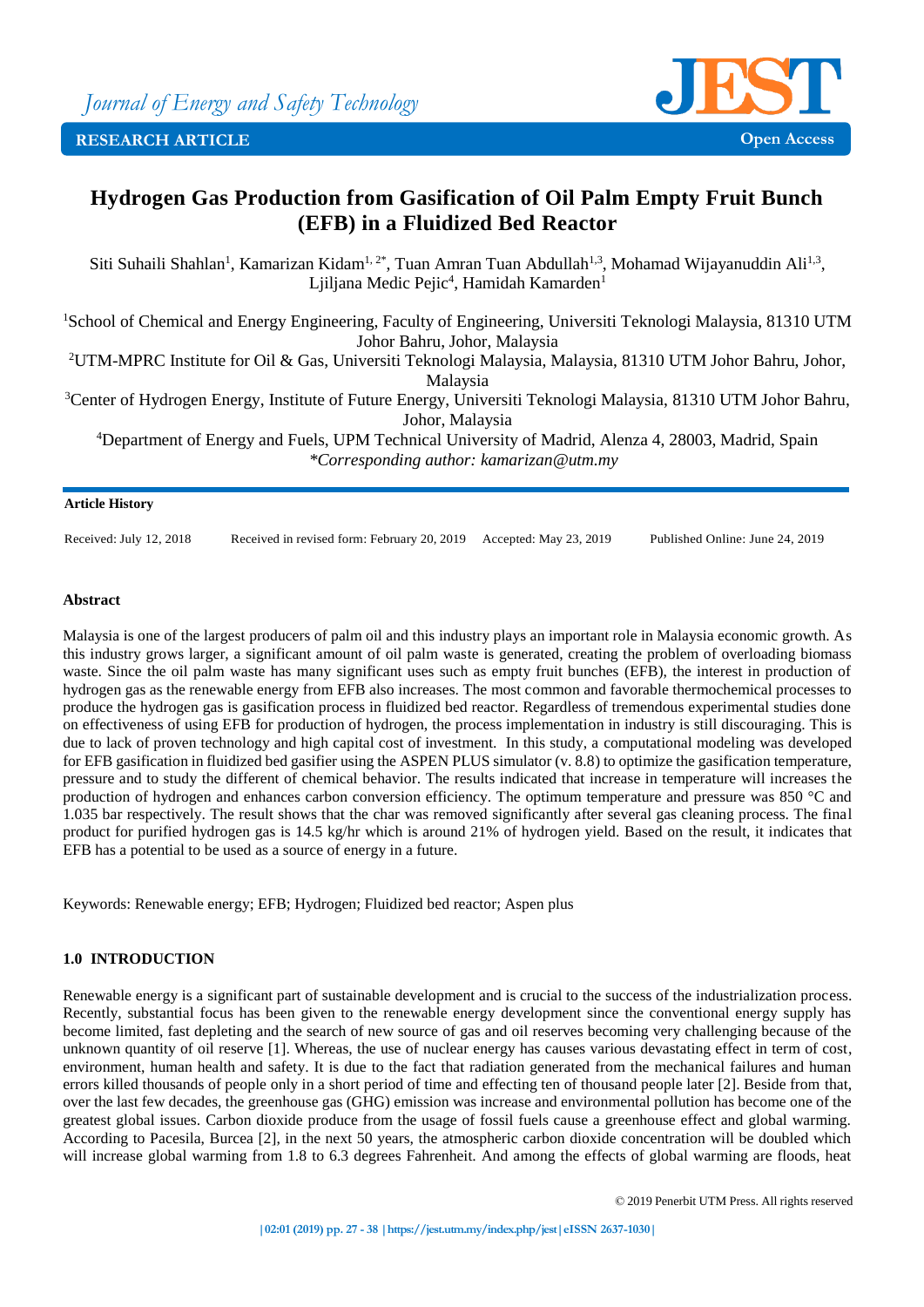waves, drought, loss of plant and animal, diseases and heat-related death. Therefore, it is necessary to establish energy from the renewable source as to avoid and reduce the environmental problems.

Currently, there are few countries which has already implemented the usage of renewable source as energy production with the aim of reducing the greenhouse gas emission. For example, Luxemburg and Germany had a target of reducing the greenhouse gas emission by 28% and 21% respectively. While the European Union as a whole had the average of 11.8% reduction in greenhouse gas emission by the end of the first EU-15 commitment period [3]. There is a positive growth in the renewable energy development especially in European Union to meet their 2020 target for a smart, sustainable and inclusive growth of renewable energy. As can be seen in Figure 1, there are various sources of renewable energy has been established in the European Union from 2004 to 2014. The percentage of consumption and energy generated from the renewable source has been increasing over the years. Wind turbines, solar power and solid biofuels become the largest source of the energy generated.



**Figure 1.** Electricity generated from renewable energy sources, EU-28, 2004–14 [4]

Figure 2 shows the long term trend of primary energy production from renewable sources which has been increased from 1990 to 2015. The renewable energy in European Union countries has shown a positive trend by producing a million tons of oils every year. Renewable wastes shows the highest contribution of energy production followed by geothermal energy, solar energy, wind power, hydro power, liquid biofuels, biogas and wood and other solid biofuels. Nevertheless, the primary production of renewable reduce by 2.2% in 2011 due to reduction in the biomass combustion and annual variation in hydropower production (Eurostat, 2017). Furthermore, the renewable energy production from biomass growth significantly as the Spanish Bioenergy (AVEBIOM) has coordinated the Biomasud Plus project under the Horizon 2020 Program. The program involves several countries such as Spain, Portugal, France, Greece, Italy, Turkey and Croatia. It aims to fully optimize the utilization of biomass by implementing a quality and sustainability certification system for biofuels [5]. Among the programs under this project are to identified the potential biomass exist and identify how much biomass available in each country involve. Olive stones, olive tree pruning, vineyard prunnings, woodchips and nutshells are among the biomass that been used to produce energy.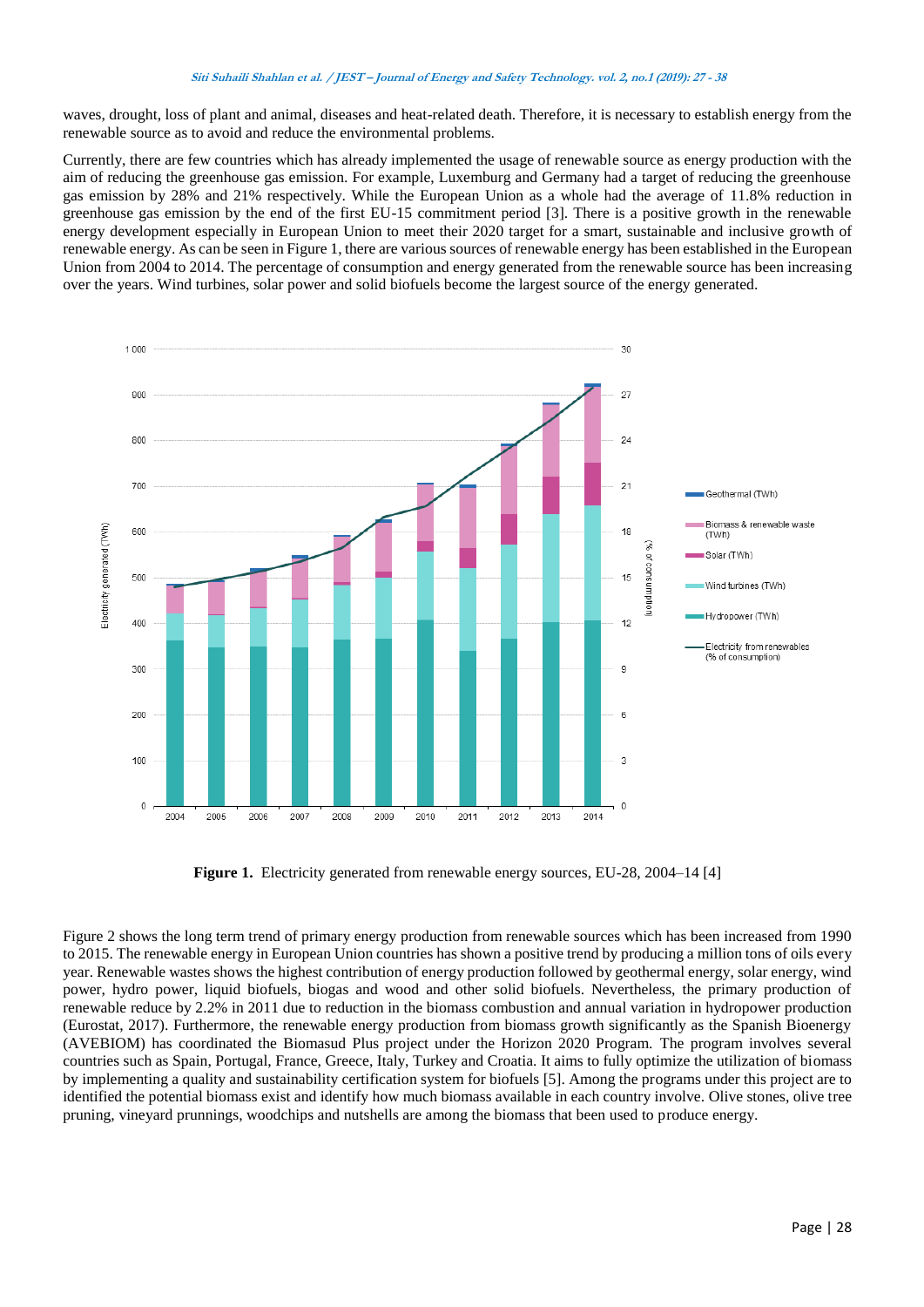

**Figure 2.** Primary production of energy from renewable sources [6]

In the developed country such as Germany, the hydrogen production technology from their biomass was already established. In contrast, the used of biomass such as empty fruit bunch (EFB) in Malaysia is still on the research phase. Even though Malaysia has been endowed with a lot of renewable energy sources, but currently it is not been fully utilized yet. Among the renewable energy sources that available in Malaysia are forest residues, oil palm biomass, solar thermal, mill residues, hydro, solar PV, municipal waste, rice husk and landfill gas. Table 1 shows the energy value in the various type of renewable energy in Malaysia.

| Renewable energy source | Energy value in RM million (annual) |
|-------------------------|-------------------------------------|
| Forest residues         | 11,984                              |
| Oil palm biomass        | 6379                                |
| Solar thermal           | 3023                                |
| Mill residues           | 836                                 |
| Hydro                   | 506                                 |
| Solar                   | 378                                 |
| Municipal waste         | 190                                 |
| Rice husk               | 77                                  |
| Landfill gas            | 4                                   |

**Table 1.** Renewable energy sources in Malaysia and its energy value [7]

Research and development effort in this area is significant to enhance the development of the renewable energy plant in Malaysia and support Malaysia Small Renewable Energy Power Plant Program which aiming to reduce 40 % of greenhouse gases emissions by 2020 [8]. Figure 3 shows the scope of biomass initiatives. The aim is to collect the residue harvesting and produce energy and fuel via several techniques such as enzymatic hydrolysis, pyrolysis, gasification and so on. Currently, in Malaysia, there is no commercial gasification plant employing biomass has been registered [9]. Study on the complete process of hydrogen production from EFB is necessary to speed up the application of such technology for renewable energy production. Throughout this study, data from the literature will be used and transformed into the process plant design. The process design of EFB gasification will be developed involving the gaseous production and gas cleaning process until the pure hydrogen storage. This research may speed up the commercialization of the technology toward the aims of Malaysia in the development of renewable energy.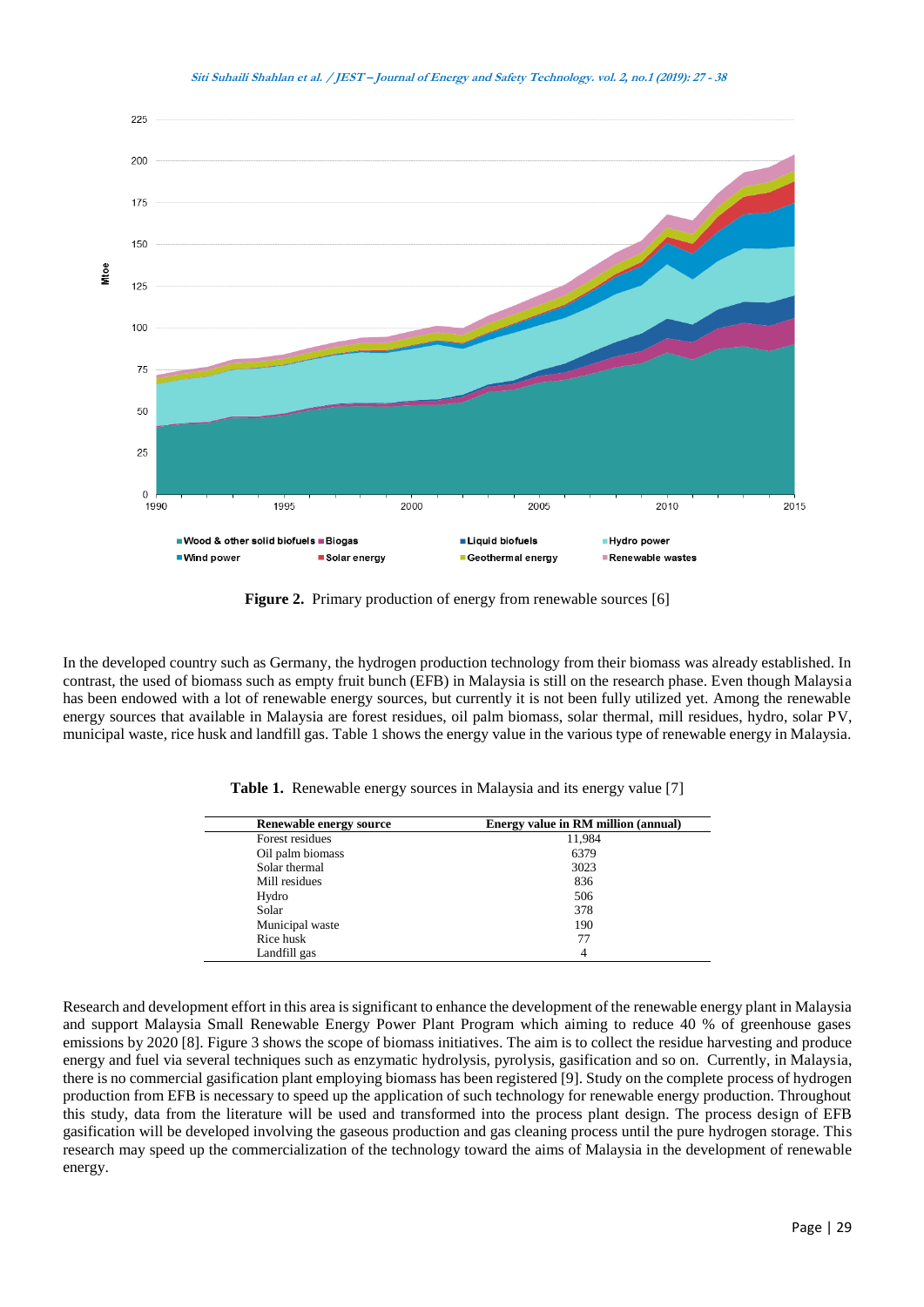

**Figure 3.** The scope of biomass initiatives as renewable energy source [10]

### **1.1 Hydrogen Energy**

Hydrogen is a vision for future cleaner energy as to replace the limited source of fossil fuels since it is a clean energy carrier which can decarbonizing the industrial sector, commercial, residential and especially transport due to the fact that it can be burnt in a way that it produces no harmful emission. The use of biomass to produce hydrogen become a common interest worldwide due to several factors such as the abundant of locally available energy source (wind, solar, water, waste from agriculture, animal, municipal etc.), ability to reduce the greenhouse gas emission and make the energy market less dependence on the supply and fluctuation price of oil and gas [11]. Biomass material can be used to produce hydrogen via several method such as thermochemically, biochemically, biologically and biophotolytical. Among the current thermochemical processes to produce hydrogen from biorenewable feedstocks are steam reforming of bio-oils, steam gasification, supercritical water gasification (SWG), pyrolysis and gasification of the biomass [12]. Hydrogen has the potential to be the next great fuel and environmentally friendly option as it only byproduct is water and the source to produce it is easily available worldwide. Even though currently, the price of hydrogen gas is currently more expensive than a conventional energy sources since the cost for hydrogen gas production is about twice as natural gas and about three times the cost of coal but the technology will come to the maturity and it will be cheaper in future as the source to produce it can be acquired easily [13]. Due to that reason, the study on the process design of hydrogen production from EFB starting from the fresh feedstock until gas cleaning process and storage is necessary to enhance the commercialization of the process technology in a near future.

There are two different types of hydrogen production process from biomass that is frequently utilized which are thermochemical and biological processes. Thermochemical process consist of several methods such as pyrolysis, gasification and torrefaction which applied temperature and controlled atmosphere to generate chemical changes in the structure of biomass. It produces gasses that in more or less quantity including hydrogen. On the other hand, hydrogen production from biological processes utilized the presence of microorganisms either bacteria or algae to ferment biomass. The biological process can be further separated into light-dependent or light-independent. Figure 4 shows the summary of hydrogen production process from biomass.



**Figure 4.** Hydrogen production processes from biomass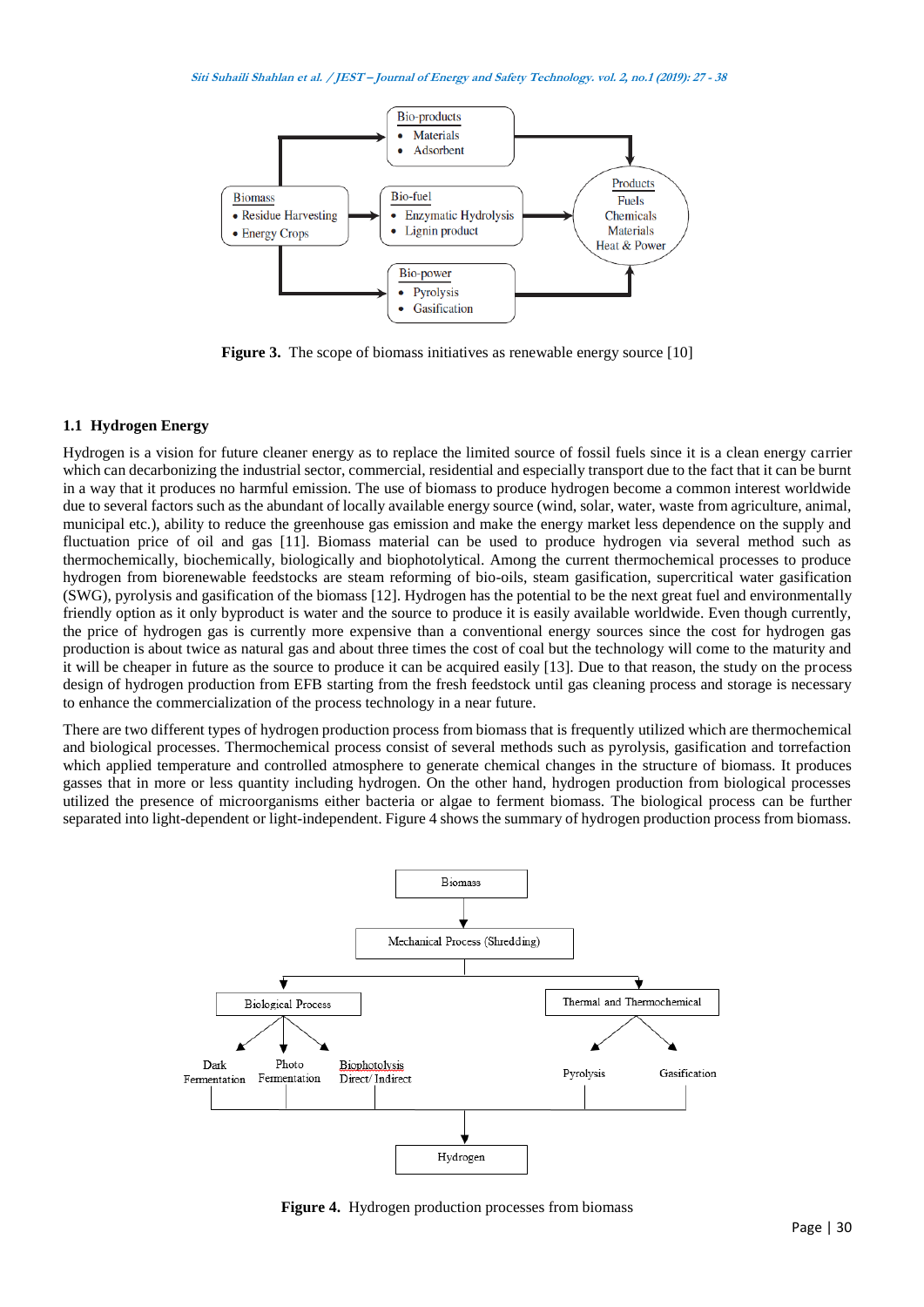Hydrogen production process by using biological technology is a promising process which can minimize waste as well as to recover energy [14]. In biological process of producing hydrogen, it mainly includes bacterial hydrogen fermentation which considered as one of the alternatives for friendly environment. It also regards as one of the method for fulfilling the future hydrogen demand. In Malaysia, there are several research works have been done for hydrogen production via fermentation. For instance, using oil palm mill effluent (POME) in the presence of mix microflora population to produce hydrogen [15]. This process can be further divided into three processes which are dark fermentation, photo fermentation which required the light or also called as light dependent and two stage processes combining dark fermentation with either photo fermentation or bioelectrogenesis in microbial fuel cell [16]. Bacteria hydrogen fermentation process mainly depends on microorganism types and the temperature level. Dark fermentation is an attractive option for hydrogen production because it can be done in a wide range of operational temperature and pressure conditions and produce high hydrogen production rates [17].

Pyrolysis is the thermal decomposition occurring in the absence of oxygen. Gases, liquids (bio-oil) and solids are the products yield from the pyrolysis process. The related processes include slow pyrolysis where it used low temperature with long residence time and fast pyrolysis where it used moderate temperature with short residence time [18]. The liquid fraction of the product should be developed properly and could be applied to produce hydrogen. The fast and slow pyrolysis were determine according to its operating circumstances. The fast or also call as flash pyrolysis generates low temperature tar and high temperature gas whereas slow pyrolysis or conventional pyrolysis is associated with high charcoal continent [19]. In pyrolysis process, the required temperature in the absence of air is between 352°C and 502°C. Hosseini, Wahid [19] stated that in fast pyrolysis process, the products include gaseous products (CH4, H2, CO, CO<sup>2</sup> and other gases based on the organic nature of the biomass feedstock), liquid products (tar and oils such as acetic acid and acetone, which are liquid at room temperature), and solid products (composed of char and pure carbon plus other inert materials).

On the other hand, gasification is a process that usually implement high temperature with long residence time to increase the yield of hydrogen. Gasification produce high percentage of gaseous as compared to the pyrolysis process. Air or oxygen is used in combustion or partial oxidation process in the gasification process. The process could be applied in fluidized bed or fixed bed reactor [19]. Biomass gasification has gained lots of interests due to its high conversion efficiency. Energy production from biomass waste by using gasification and pyrolysis can be considered as promising technology. The partial oxidation of the feedstock occurs at high temperatures (800 – 1800 °C) in the presence of a gasifying medium such as air, oxygen or steam. Biomass gasification occurs in four stages which are drying, pyrolysis, char gasification and combustion [20]. Table 2 shows the percentage of hydrogen yield in various condition of thermochemical process.

| <b>Thermochemical</b> | <b>Residence time (s)</b> | Upper temperature $(^{\circ}C)$ | Product vield (%) |           |           |
|-----------------------|---------------------------|---------------------------------|-------------------|-----------|-----------|
| process               |                           |                                 | Char              | Liquid    | Gas       |
| Slow pyrolysis        | 200                       | 327                             | $32 - 38$         | 28-32     | $25-29$   |
|                       | 120                       | 427                             | 29-33             | $30 - 35$ | $32 - 36$ |
|                       | 90                        | 477                             | $26 - 32$         | 27-34     | 33-37     |
|                       | 60                        | 577                             | 24-30             | $26 - 32$ | $35-43$   |
|                       | 30                        | 677                             | $22 - 28$         | 23-29     | $40 - 48$ |
| Fast pyrolysis        | 5                         | 427                             | $22 - 27$         | 53-59     | $12 - 16$ |
|                       | 4                         | 477                             | $17 - 23$         | 58-64     | $13 - 18$ |
|                       | 3                         | 527                             | $14-19$           | $65 - 72$ | $14 - 20$ |
|                       | $\mathcal{L}$             | 577                             | $11 - 17$         | 68-76     | $15 - 21$ |
|                       |                           | 677                             | $9 - 13$          | 64-71     | $14 - 24$ |
| Gasification          | 1500                      | 977                             | $8 - 12$          | $4 - 7$   | 81-88     |

**Table 2.** Product yield from various thermochemical processes of biomass in different condition [21]

# **2.0 OIL PALM EMPTY FRUIT BUNCH**

Oil palm (Elaeis guineensis) is a tropical plant which is originally come from Africa. It was first introduced in Malaysia as an ornamental plant in 1870. The planted area increase over the year which is from 1.5 million hectares in 1985 to 4.3 million hectares in 2007 and 4.917 hectares in 2011 [22]. Table 3 details the oil palm planted area (hectare) base on each state in Malaysia in 2013 [23]. It shows that Johor and Pahang represent the largest planted area which is around 56% of the total planted area in Peninsular Malaysia, while Sabah and Sarawak are the largest producers of palm oil in Malaysia which is around 51.5% from the total planted area in Malaysia. The information of oil palm planted area is necessary to plan the future commercial plant of hydrogen production from EFB. Base on Table 3, the most suitable area where the transportation cost of biomass can be reduced is around Pahang since it is located in the center of peninsular Malaysia and very near to Johor which also produce high oil palm. Beside from that, Sabah is also among a potential place to set up a new gasification plant to produce hydrogen from EFB. Additionally, Malaysia has the important role in fulfilling the growing global need for oils and fat sustainability since Malaysia currently accounts for around 39 % of world palm oil production and 44% of world exports [22]. Oil palm tree has become the most important agricultural crop in Malaysia and has become the key to the national economic expansion [24]. Currently there is a strong global demand for palm oil. According to [MATRADE [25]], palm oil represent the fifth largest export of Malaysia in 2014 which is RM 46.95 Billion (6.1%) which contribute towards Malaysian Gross National Income (GNI).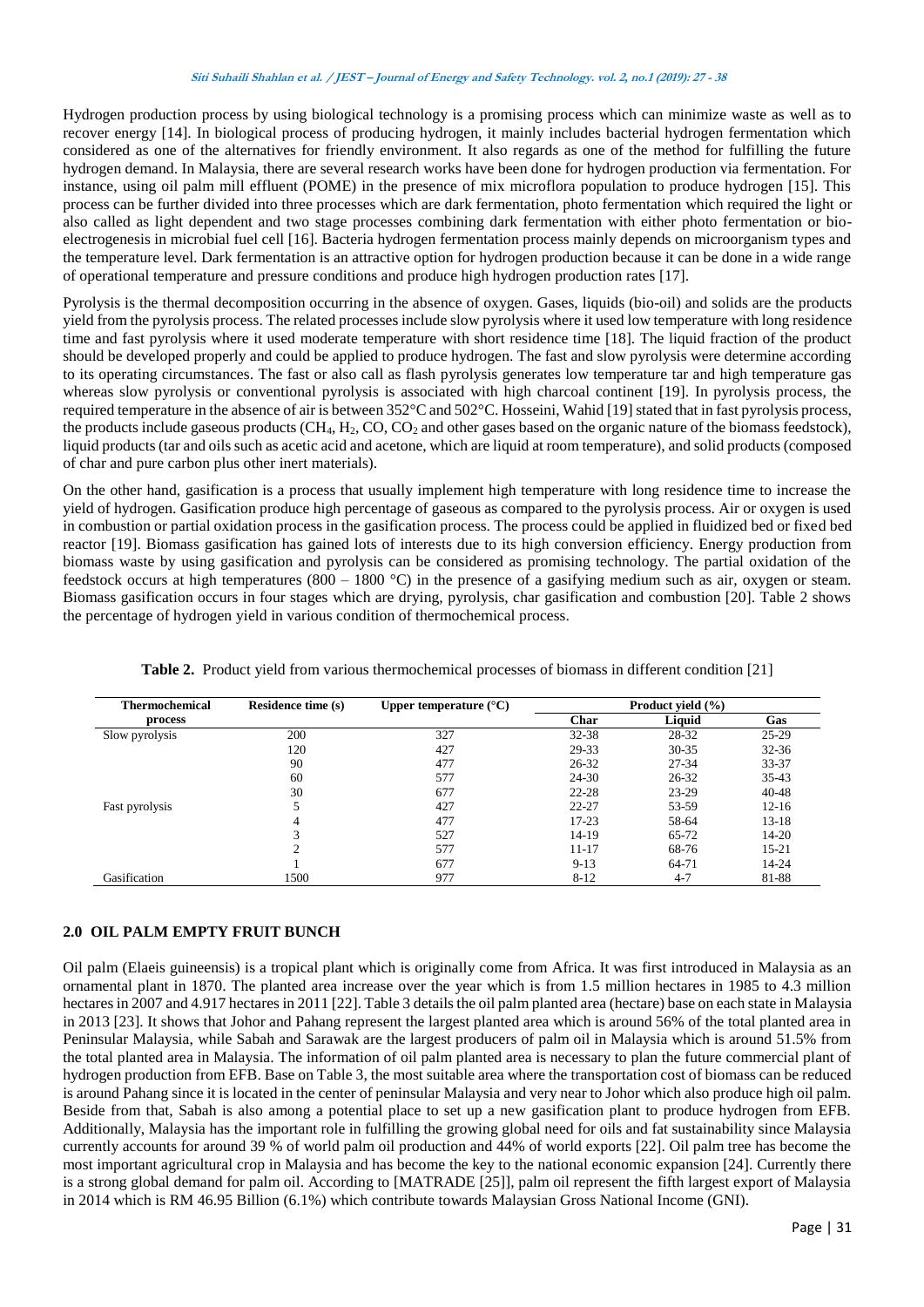| <b>State</b>        | <b>Mature</b> | $\frac{0}{0}$ | <b>Immature</b> | $\frac{0}{0}$ | <b>Total</b> | $\frac{0}{0}$ |
|---------------------|---------------|---------------|-----------------|---------------|--------------|---------------|
| Johor               | 651,242       | 88.8          | 82,225          | 11.2          | 733,467      | 13.6          |
| Kedah               | 80,767        | 93.7          | 5415            | 6.3           | 86,182       | 1.6           |
| Kelantan            | 99,783        | 68.9          | 44,979          | 31.1          | 144.762      | 2.7           |
| Malacca             | 49,501        | 93.7          | 3348            | 6.3           | 52,849       | 1.0           |
| Negeri Sembilan     | 142,503       | 84.1          | 26,865          | 15.9          | 169,368      | 3.1           |
| Pahang              | 623,269       | 86.6          | 96,344          | 13.4          | 719,613      | 13.3          |
| Perak               | 348,794       | 89.6          | 40,370          | 10.4          | 389,164      | 7.2           |
| Perlis              | 189           | 64.1          | 106             | 35.9          | 295          | 0.0           |
| Penang              | 13,309        | 93.7          | 895             | 6.3           | 14,204       | 0.3           |
| Selangor            | 126,805       | 91.6          | 11,677          | 8.4           | 138,482      | 2.6           |
| Terengganu          | 139,410       | 82.5          | 29,538          | 17.5          | 168,948      | 3.1           |
| Peninsular Malaysia | 2,275,572     | 91.6          | 341,762         | 8.4           | 2,617,334    | 48.5          |
| Sabah               | 1,355,541     | 89.7          | 155,969         | 10.3          | 1,511,510    | 28.0          |
| Sarawak             | 1,058,208     | 83.8          | 205,183         | 16.2          | 1,263,391    | 23.5          |
| Sabah &<br>Sarawak  | 2,413,749     | 87.0          | 361,152         | 13.0          | 2,774,901    | 51.5          |
| <b>MALAYSIA</b>     | 4,689,321     | 87.0          | 702,914         | 13.0          | 5,392,235    | 100.0         |

**Table 3.** Planted area (hectare) of oil palm in Malaysia in 2013 [23]

As the second largest producer of palm oil in the world [26], huge amount of waste which called as lignocellulosic biomass comprising palm EFB (53%), palm mesocarp fibre (32%) and palm kernel shell (15%) produce from around 368 of palm mills in Malaysia [21]. Abundant of EFB being produce every day since oil palm is the dominant agricultural crop [9]. EFB is the empty husks left over after the oil extraction from palm fruit. According to Lahijani and Zainal [9], EFB is utilized as organic fertilizer in palm processing mill, some part of EFB is also used as solid fuel in the boiler to generate steam and electricity but currently there is limited particular utilization of it in large quantities and it is burned in open air, incinerated or used as landfill material dumped in the plantation. These situations have led to increased CO2 and other greenhouse gas (GHG) emissions in the atmosphere [27]. Beside from that, several researches have aggressively been done in the technologies and potential of EFB to produce energy through thermochemical process [8]. Table 4 depicts the various process analyzed by a few researchers to know the elemental composition of EFB [28] and this data is important to be used as a basic component database in the simulation process by using Aspen Plus Software.

| <b>Process</b>                                                 | <b>Ultimate Analysis</b><br>(wt. % ) |             |              |         |             |                    | <b>Proximate Analysis</b><br>(wt. % ) |         |                      |                                  |                            |                              |
|----------------------------------------------------------------|--------------------------------------|-------------|--------------|---------|-------------|--------------------|---------------------------------------|---------|----------------------|----------------------------------|----------------------------|------------------------------|
|                                                                | $\mathbf C$                          | $\mathbf H$ | ${\bf N}$    | S       | $\mathbf 0$ | Mo-<br>ist-<br>ure | Volat-<br>iles                        | Ash     | Fixed<br>carb-<br>on | Feedstock size<br>$\binom{m}{k}$ | temperature<br>Upper<br>଼ି | Hydrogen<br>vield $(%$ o $)$ |
| Gasification<br>(Fluidized bed<br>reactor) $[9]$               | 43.5                                 | 5.7         | 1.2          | 0.7     | 48.9        | 7.8                | 79.3                                  | 4.5     | 8.36                 | 0.0                              | 1050                       | 12.4                         |
| Fast pyrolysis<br>(Fluidized bed<br>reactor) [29]              | 49.1                                 | 6.5         | 0.7          | < 0.1   | 38.3        | 7.95               | 83.9                                  | 5.4     | 10.78                | $250 -$<br>355                   | 450                        | 9.61                         |
| Gasification<br>(Fluidized bed<br>reactor) $[30]$              | 46.6                                 | 6.5         | 1.2          | 0.04    | 45.7        | 5.18               | 82.6                                  | 3.5     | 8.79                 | 300                              | 1000                       | 38.02                        |
| Dark<br>Fermentation [31]                                      | 0.0                                  | 0.0         | 0.0          | 0.0     | 0.0         | 0.0                | 0.0                                   | 0.0     | 0.0                  | $0.0\,$                          | 0.0                        | 58 (pH<br>5.5)               |
| Gasification<br>(Entrained-flow<br>gasifier) [32]              | 46.3                                 | 5.9         | 0.5          | 0.0     | 44.6        | 0.0                | 0.0                                   | 2.7     | 0.0                  | $0.0\,$                          | 900                        | 67-75<br>$(H2+CO)$           |
| Gasification<br>(Circulating)<br>fluidized-bed<br>$(CFB)$ [33] | 49.5                                 | 5.9         | 0.5          | 0.1     | 40.6        | 6.8                | 77.4                                  | 3.3     | 19.3                 | 5000                             | 709                        | 5                            |
| Pyrolysis (fixed<br>bed reactor) [34]                          | 48.8                                 | 7.3         | $\mathbf{0}$ | 0.68    | 40.2        | 8.75               | 79.7                                  | 3.0     | 8.65                 | $<$ 1000                         | 900                        | 36.36                        |
| Gasification<br>(Fluidized Bed<br>Reactor) [35]                | 61.5                                 | 10.5        | 2.0          | $0.0\,$ | 26.0        | 5.4                | 25.4                                  | $0.0\,$ | 54.05                | 500                              | 850                        | 27.97                        |

**Table 4.** Hydrogen production process from EFB as feedstock [28]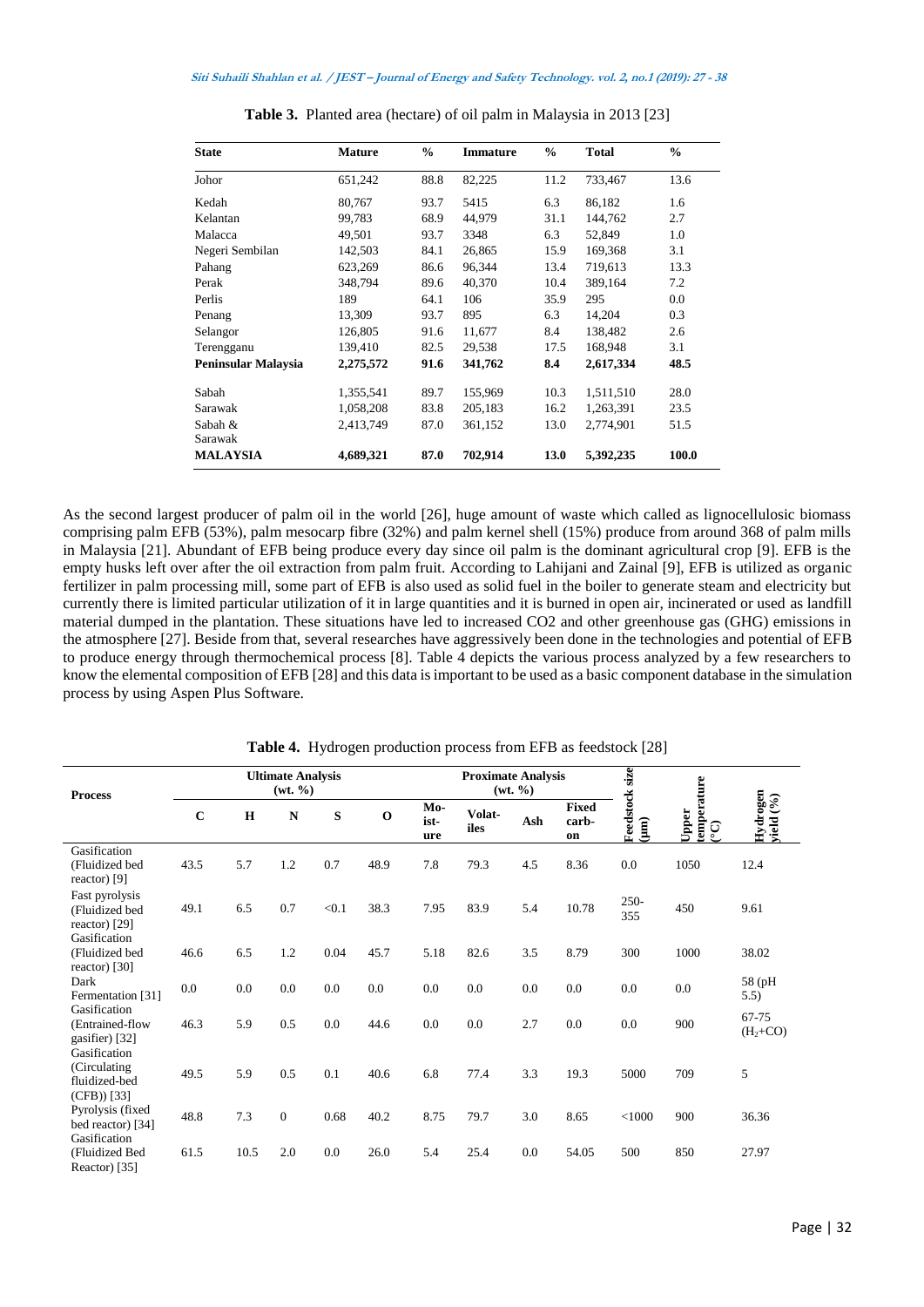### **3.0 RESEARCH APPROACH**

ASPEN Plus (Advance System for Process Engineering Plus) Software (v8.8) was used in this study to optimize the gasification temperature, pressure and to study the different of chemical behavior. Simulation of EFB gasification can reduce the time and cost of its development by using pilot plant of experimental study [37], it also help to improve current process by changing the input in the stream and unit operation condition to determine factors effecting the efficiency of the plant [38]. In this study, the following assumption are considered in simulating the EFB gasification process:

- Gasifier is a steady-state system with uniform temperature and pressure throughout.
- Gases except  $H_2$ , CO, CO<sub>2</sub>, CH<sub>4</sub> and  $N_2$  are considered dilute.
- All gases are ideal gases, including  $H_2$ , CO, CO<sub>2</sub>,  $H_2$ O, N<sub>2</sub> and CH<sub>4</sub>, and solid phase is ash.
- Ash in biomass does not participate in chemical reactions.
- N<sup>2</sup> is considered as inert in the entire process.
- Steam is supplied at superheated condition at 1 bar and 400 °C.
- Char is assumed as graphitic carbon.
- The main reactions of EFB gasification considered in gasifier part are [39]:

 $3C+2O<sub>2</sub>=2CO+CO<sub>2</sub>$  (1)

 $C + H_2O = CO + H_2$  (2)

 $CO + H<sub>2</sub>O = CO<sub>2</sub> + H<sub>2</sub>$  (3)

$$
C + CO2 = 2CO
$$
 (4)

$$
C + 2H_2 = CH_4 \tag{5}
$$

$$
CH_4 + H_2O = CO + 3H_2
$$
\n
$$
(6)
$$

$$
CH_4 + 2H_2O = CO_2 + 4H_2
$$
\n<sup>(7)</sup>

In this modelling, the Redlich-Kwong-Soave (RKS) cubic equation of state with Boston-Mathias alpha function (RKS-BM) was selected for this process design since it is recommended for gas processing, refinery and petrochemical applications [40]. Several EFB ultimate and proximate analysis data were collected from the literature (tabulated in Table 4) and was used for this simulation. The non-stoichiometric model which is Gibbs free energy minimization was used with the gasification reaction. Data of proximate and ultimate analysis of EFB done by Mohammed, Salmiaton [30] was selected for this study since the hydrogen yield and other operation condition of this simulation will be compared with their experimental analysis result.

### **4.0 RESULT AND DISCUSSION**

The design basically consist of a few processes which are gasification reaction, by-product separation and gas cleaning process as illustrated in Figure 5. As feed material, EFB is nonconventional, therefore its element compositions are all need to be converted to element in RYIELD. The RYIELD block was used for the devolatilization of the feedstock and after passing through the drying and pyrolysis stage, EFBs were converted into different types of elements which are  $H_2$ , CO, CO<sub>2</sub>, etc. After that, EFB (elements) moved down due to gravity and came in contact with air in the RGIBBS block in which balanced products under certain temperature and pressure can be determined based on the method of Gibbs free Energy Minimization. The produced gas contains some particles are then eliminated using the CYCLONE solid separator and finally hot syngas are cooled using heat exchanger aspen plus block. Table 5 shows the flow sheets of the EFB gasification system and detailed mass and energy analyses for the main streams involved which are EFB, FBRGAS, SYNGAS2, SYNGAS3, H2-GAS, OTHERGAS and H2 stream. FBRGAS is a stream that produce syngas after gasification including  $H_2$ , CO, CO<sub>2</sub>, H<sub>2</sub>O, and CH<sub>4</sub>.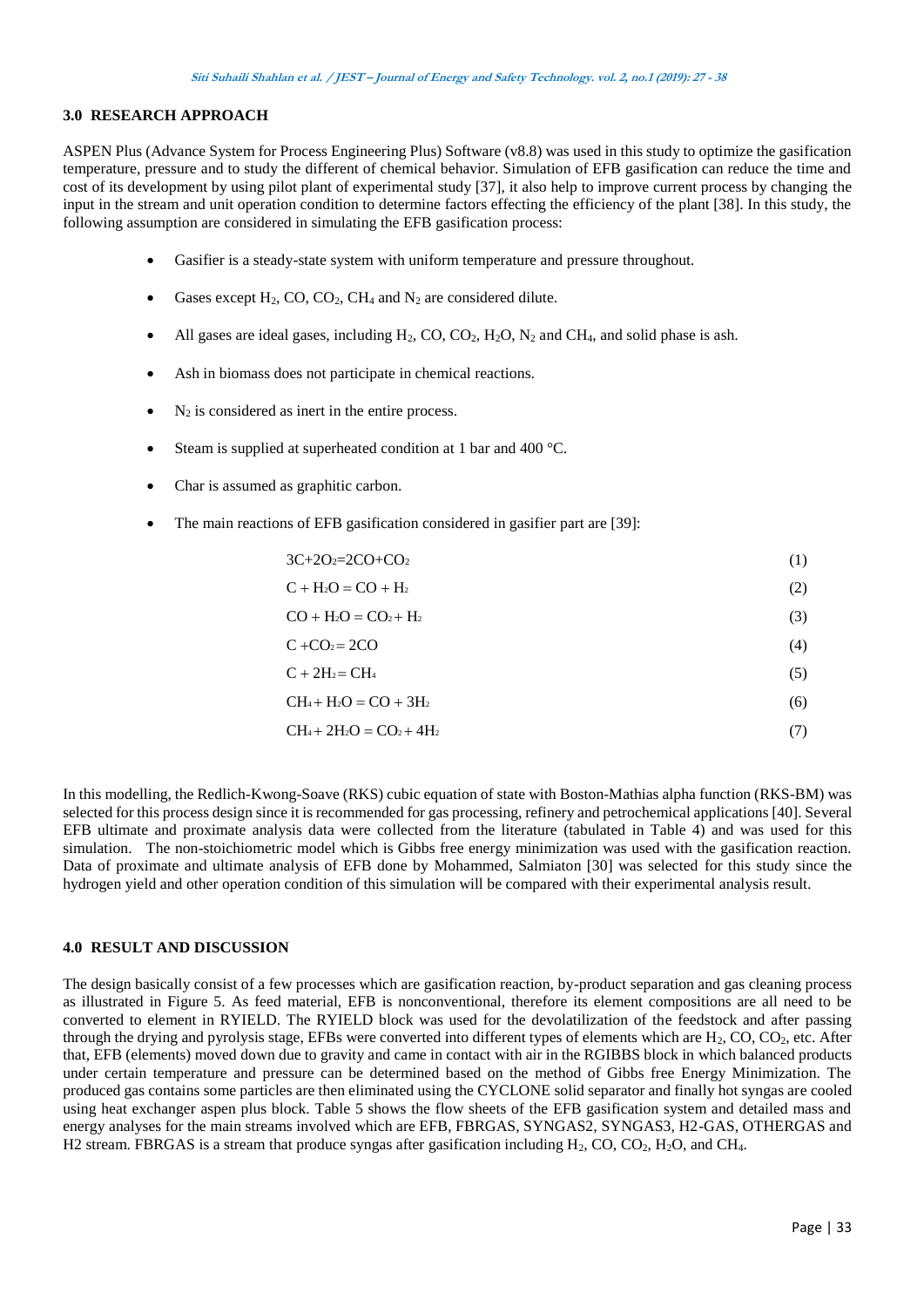

**Figure 5.** Aspen Plus (v 8.8) model flow sheet for EFB gasification in fluidized bed reactor

| <b>Stream Name</b>                                    | <b>EFB</b>       | <b>FBRGAS</b>   | <b>SYNGAS2</b> | <b>SYNGAS3</b>  | $H2-GAS$         | <b>OTHERGAS</b> | H2             |
|-------------------------------------------------------|------------------|-----------------|----------------|-----------------|------------------|-----------------|----------------|
| <b>To Unit</b>                                        | <b>DRYREAC</b>   | <b>COOLER</b>   | <b>FABFIL</b>  | <b>AIRCOOLE</b> | <b>COMPRESS</b>  |                 |                |
| <b>From Unit</b>                                      |                  | <b>GASIFIER</b> | <b>CYCLONE</b> | <b>FABFIL</b>   | <b>PSA</b>       | <b>PSA</b>      | <b>WTRCOOL</b> |
| <b>Temperature C</b>                                  | 25               | 850             | 204.4          | 204.4           | 43.3             | 43.3            | 43.3           |
| har<br>Pressure                                       | 1.013            | 1.013           | 1.014          | 1.014           | 24.821           | 24.821          | 69.913         |
| <b>Total Mass Flow</b><br>kg/hr<br><b>Volume Flow</b> | 69.542           | 132.629         | 132.629        | 132.629         | 14.522           | 78.385          | 14.522         |
| cum/hr                                                | 0.056            | 1097.478        | 466.527        | 466.527         | 7.751            | 2.597           | 2.827          |
| Mass Flow kg/hr                                       |                  |                 |                |                 |                  |                 |                |
| H <sub>2</sub>                                        | $\theta$         | 14.522          | 14.522         | 14.522          | 14.522           | $\mathbf{0}$    | 14.522         |
| $\rm{CO}$                                             | $\theta$         | 53.603          | 53.603         | 53.603          | $\mathbf{0}$     | 53.603          | $\mathbf{0}$   |
| CH <sub>4</sub>                                       | $\theta$         | 0.071           | 0.071          | 0.071           | $\mathbf{0}$     | 0.071           | $\Omega$       |
| CO <sub>2</sub>                                       | $\theta$         | 24.176          | 24.176         | 24.176          | $\mathbf{0}$     | 24.172          | $\mathbf{0}$   |
| $H_2O$                                                | $\boldsymbol{0}$ | 40.257          | 40.257         | 40.257          | $\boldsymbol{0}$ | 0.539           | $\mathbf{0}$   |

**Table 5.** Detailed mass and energy analyses of the hydrogen production process by using EFB as a feedstock

Simulation results in Figure 6 shows that the effect of different pressure and temperature on  $CH_4$ ,  $CO_2$ ,  $CO$  and  $H_2$  gas production. The highest syngas production was obtained at pressure of 1.013 bar and slightly decreased in gas production was observed when the pressure increased to 5.875 bar and above. The temperature of fluidized bed reactor used in this study was vary accordingly to determine its effect on the hydrogen production yield. Figure 6 shows the result of different temperature effect on gases yield. It shows that, as the temperature increase, the percentage of hydrogen production yield also increased significantly. However, increasing the temperature after 1050°C did not give a significant effect to the hydrogen yield. It is similar with the experimental result done by Mohammed, Salmiaton [30]. The optimum temperature and pressure from the simulation was 850 °C and 1.035 bar respectively. The result shows that the char was removed significantly after several gas cleaning process.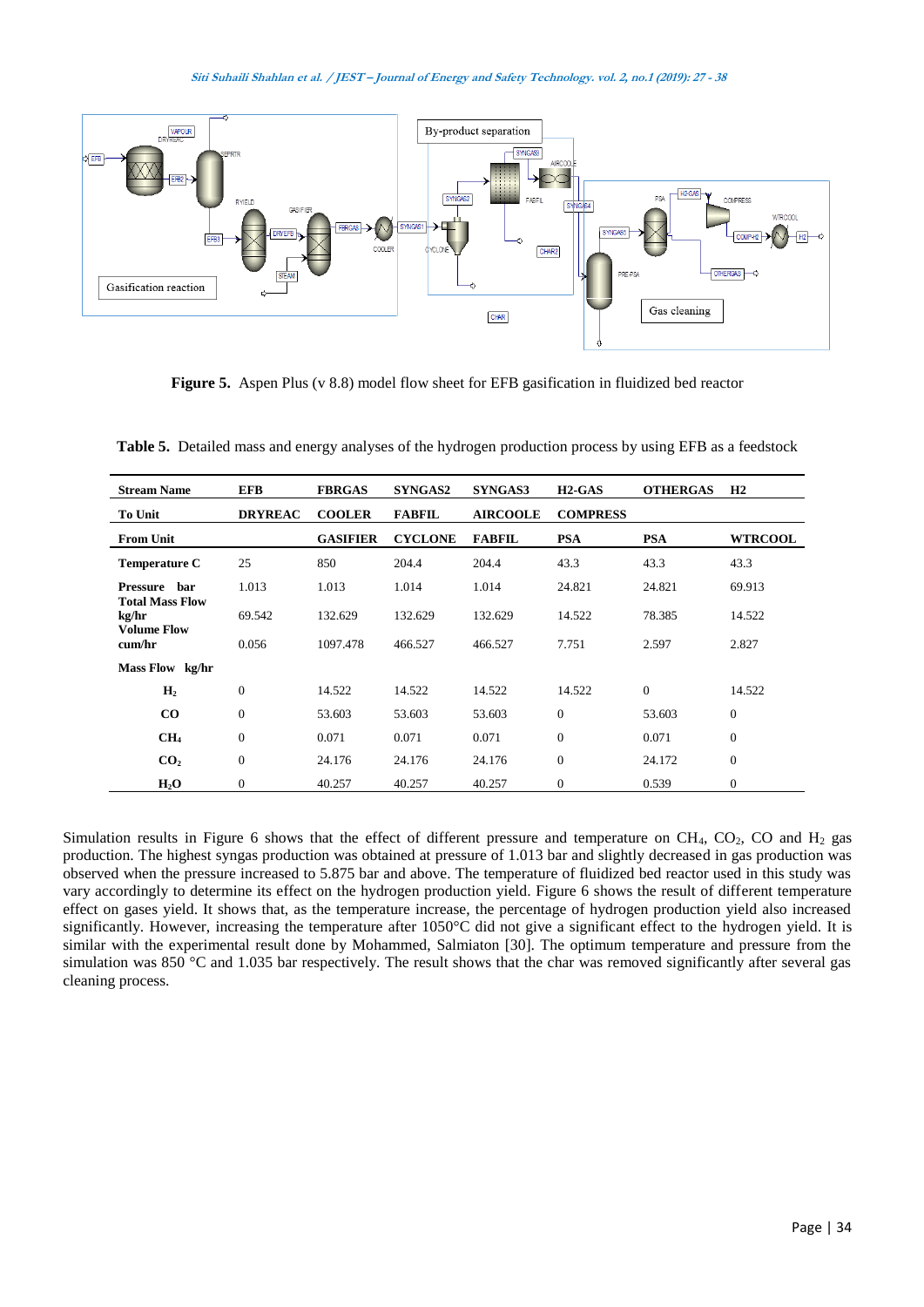

**Figure 6.** Effect of temperature on different gas composition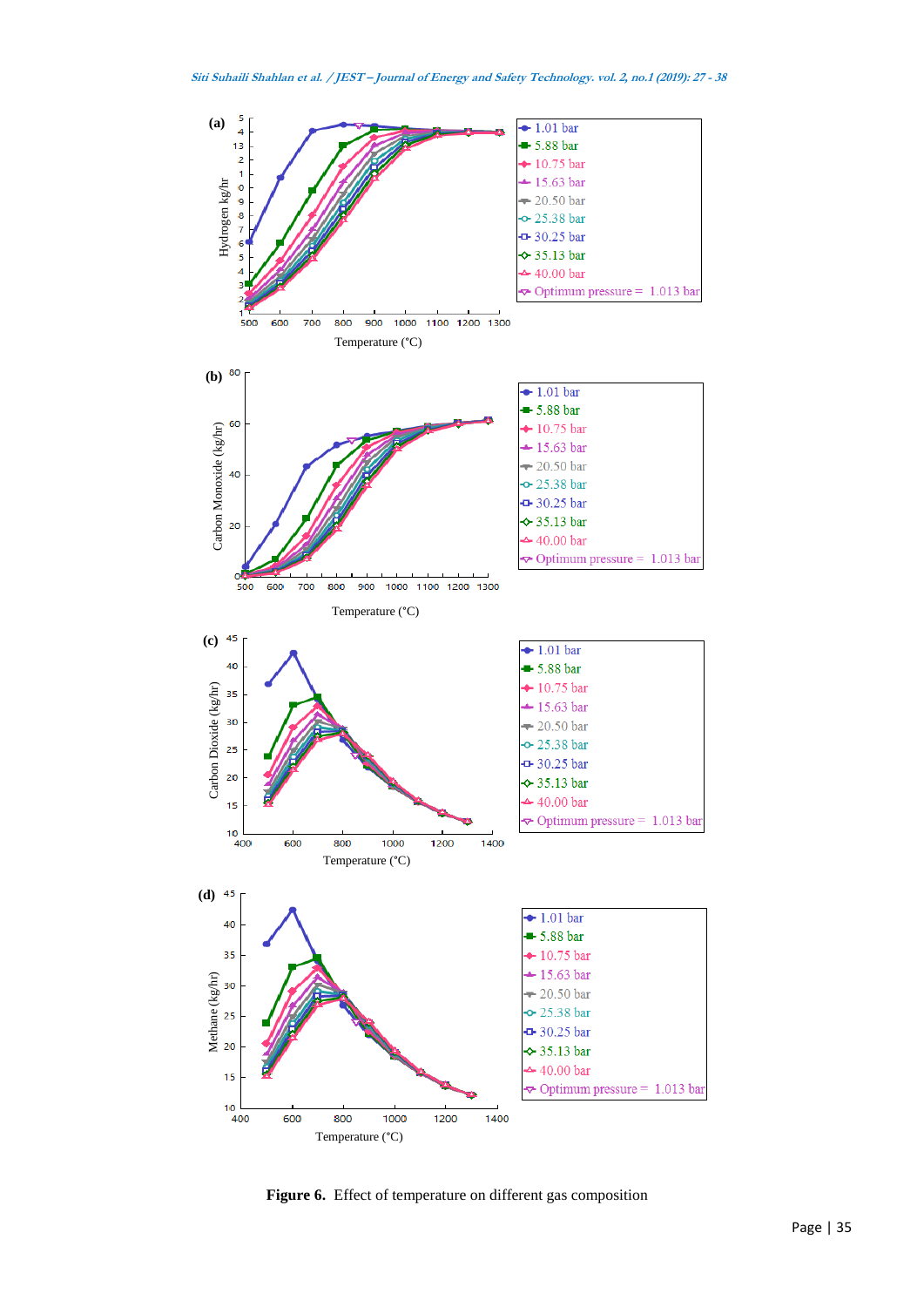Result in Figure 6 shows that the optimum pressure of EFB gasification in fluidized bed reactor is 1.013 bar, therefore sensitivity analysis was done to observe the influence of varying temperature at 1.013 bar on gas product components. As shown in Figure 7, H<sup>2</sup> content increased gradually as the temperature increase from 500 °C to 900 °C and decreased with temperature increasing to above 1000 °C. The CO content also increased significantly at 700 °C while  $CO_2$  and CH<sub>4</sub> decrease in its content as the temperature increasing. At 850 °C, it shows the highest yield of  $H_2$  content which is 14.52 kg/hr, along with 53.60 kg/hr of CO, 24.18 kg/hr of  $CO_2$  and 0.07 kg/hr of CH<sub>4</sub>. The variation of gas product distribution may cause by the thermal cracking of gasphase hydrocarbons at high temperature. At high furnace temperature, the gas species generated from biomass at pyrolysis zone could undergo further reactions (secondary reactions) such as tar cracking and shifting reaction, leading to much more incondensable gases (including H<sub>2</sub>) generated. Therefore, the total yield of gases products increased significantly as temperature increased from 700 to 1000 °C. The final product for purified hydrogen gas is 14.5 kg/hr which is around 21% of hydrogen yield with the temperature of 43.3 °C and 1014 psia pressure. Based on the result, it shows that EFB has a potential to be used as a source of energy in a future.



**Figure 7.** Effect of temperature on product gas composition at 1.013 bar

### **5.0 CONCLUSION**

In this study, a model was developed for the gasification of EFB in fluidized bed reactor using the ASPEN PLUS (v 8.8) simulator. Several unit operation blocks were combined and model was developed using data collected from literature. Based on the result, the highest syngas production was obtained at pressure of 1.013 bar and temperature of 850 °C. Increase in temperature can improves the gasification process and also increases both the production of hydrogen and the carbon conversion efficiency. However, carbon monoxide and methane show decreasing trends with increasing temperature. The final product for purified hydrogen gas is 14.5 kg/hr which is around 21% of hydrogen yield with the temperature of 43.3 °C and 69.9 bar pressure. The findings from this study may provide an insight for future application of EFB gasification in fluidized bed reactor and result shows that EFB has a potential to be used as a source of energy in a future. Further study should be done on the cost analysis to study the feasibility of this technology.

#### **Acknowledgements**

The authors thank the financial support to conduct this study from Ministry of Education, Universiti Teknologi Malaysia under vote no. 15H62 and Erasmus+ grant under the European Union program for education.

#### **References**

- [1] Blaabjerg, F., Ionel, D.M., 2017. *Renewable Energy Devices and Systems with Simulations in MATLAB® and ANSYS®.* CRC Press.
- [2] Pacesila, M., Burcea, S.G., Colesca, S.E., 2016. Analysis of renewable energies in European Union. *Renewable and Sustainable Energy Reviews.* 56: 156-170.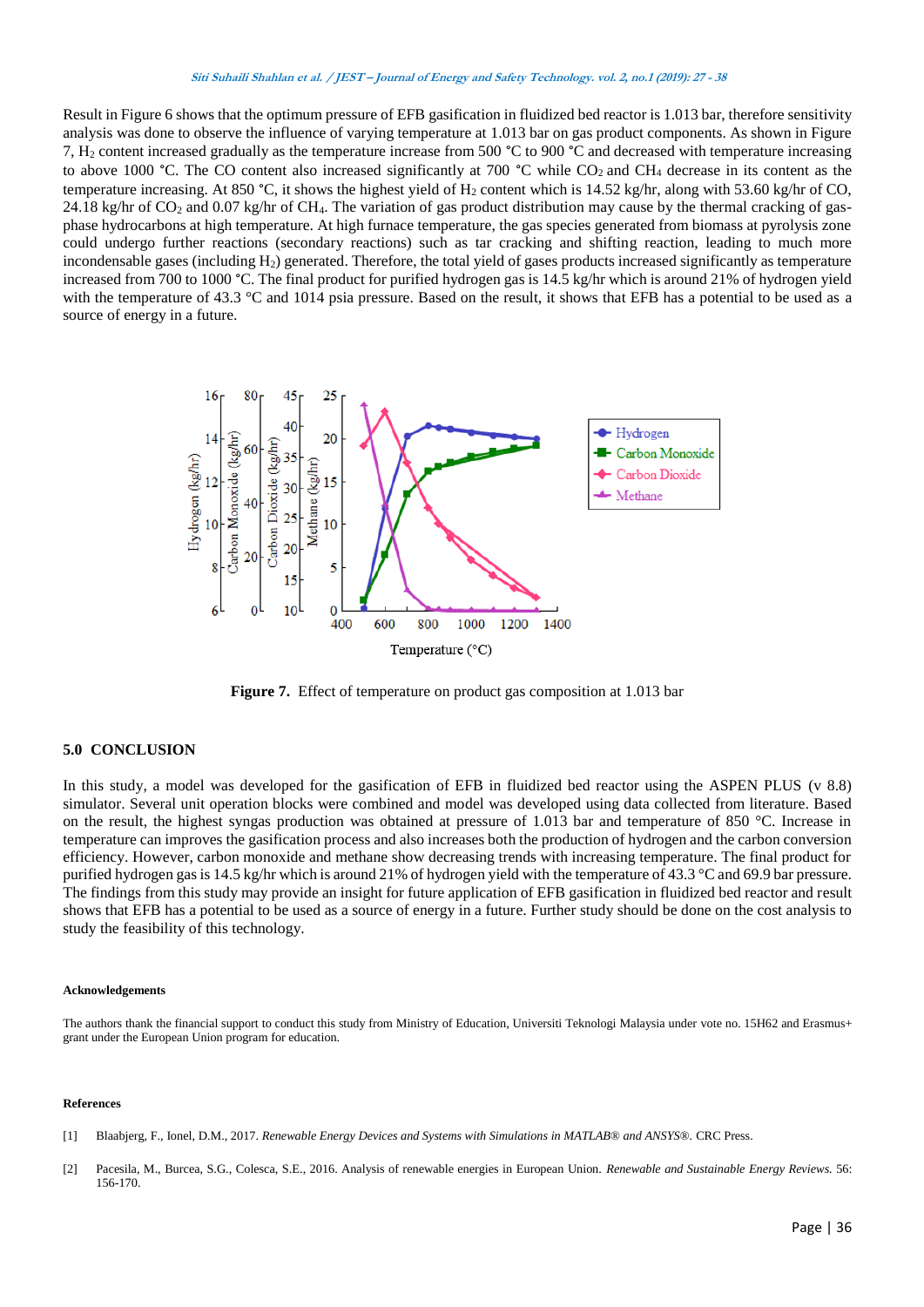- [3] Dogan, E., Seker, F., 2016. Determinants of CO 2 Emissions In The European Union: The Role Of Renewable And Non-Renewable Energy. *Renewable Energy.* 94: 429-439.
- [4] Eurostat. (2016). Renewable energy statistics. Retrieved 17 May 2018, from http://ec.europa.eu/eurostat/statisticsexplained/index.php/Renewable\_energy\_statistics
- [5] Biomasud. (2017). Survey about the use of biomass Biomasud Plus European project. Retrieved 26 June, 2018, from http://biomasudplus.eu/en\_GB/2017/05/10/encuesta-sobre-el-uso-de-la-biomasa-del-proyecto-europeo-biomasud-plus/
- [6] Eurostat. (2017). Energy from renewable sources. Retrieved 6 June 2018, from http://ec.europa.eu/eurostat/statisticsexplained/index.php/Energy\_from\_renewable\_sources
- [7] Mekhilef, S., Saidur, R., Safari, A., Mustaffa, W., 2011. Biomass Energy In Malaysia: Current State And Prospects. *Renewable and Sustainable Energy Reviews.* 15: 3360-3370.
- [8] Lange, S., Pellegrini, L.A., 2013. Economic Analysis Of A Combined Production Of Hydrogen-Energy From Empty Fruit Bunches. *Biomass and Bioenergy.* 59: 520-531.
- [9] Lahijani, P., Zainal, Z.A., 2011. Gasification of Palm Empty Fruit Bunch In A Bubbling Fluidized Bed: A Performance And Agglomeration Study. *Bioresource Technology.* 102: 2068-2076.
- [10] Sumathi, S., Chai, S., Mohamed, A., 2008. Utilization of Oil Palm As A Source Of Renewable Energy in Malaysia. *Renewable and Sustainable Energy Reviews.* 12: 2404-2421.
- [11] Basu, P., 2013. Biomass Gasification, Pyrolysis And Torrefaction: Practical Design And Theory. United Kingdom. Academic Press.
- [12] Demirbas, A., 2009. Biohydrogen: for Future Engine Fuel Demands. New York. Springer Science & Business Media.
- [13] Mandil, C., 2004. World Energy Outlook 2004. Tokyo. International Energy Symposium.
- [14] Cheng, J., Ding, L., Xia, A., Lin, R., Li, Y., Zhou, J., Cen, K., 2015. Hydrogen Production Using Amino Acids Obtained By Protein Degradation In Waste Biomass By Combined Dark- And Photo-Fermentation. *Bioresource Technology.* 179: 13-19.
- [15] Khan, Z., Yusup, S., Ahmad, M.M., Chok, V.S., Uemura, Y., Sabil, K.M., 2010. Review On Hydrogen Production Technologies In Malaysia. International Journal of Engineering Technology. 10: 111-118.
- [16] Urbaniec, K., Bakker, R.R., 2015. Biomass Residues As Raw Material For Dark Hydrogen Fermentation A Review. *International Journal of Hydrogen Energy.* 40: 3648-3658.
- [17] Ghimire, A., Frunzo, L., Pontoni, L., d'Antonio, G., Lens, P.N.L., Esposito, G., Pirozzi, F., 2015. Dark Fermentation Of Complex Waste Biomass For Biohydrogen Production By Pretreated Thermophilic Anaerobic Digestate. *Journal of Environmental Management.* 152: 43-48.
- [18] Mayhead, G.J., 2010. Pyrolysis of Biomass. University of California Berkeley and USDA Forest Service Region 5. Retrieved 25 August 2018, from http://ucanr.edu/sites/WoodyBiomass/files/78929.pdf.
- [19] Hosseini, S.E., Wahid, M.A., Ganjehkaviri, A., 2015. An Overview Of Renewable Hydrogen Production From Thermochemical Process Of Oil Palm Solid Waste in Malaysia. *Energy Conversion and Management.* 94: 415-429.
- [20] Nyakuma, B.B., Johari, A., Ahmad, A., 2013. Thermochemical Analysis Of Palm Oil Wastes As Fuel For Biomass Gasification. Jurnal Teknologi. 62: 73-76
- [21] Baharuddin, A., Wakisaka, M., Shirai, Y., Abd-Aziz, S., Abdul Rahman, N., Hassan, M., 2009. Co-Composting Of Empty Fruit Bunches And Partially Treated Palm Oil Mill Effluents In Pilot Scale. *International Journal of Agricultural Research.* 4: 69-78.
- [22] MPOB. (2011). Oil Palm in Malaysia. Retrieved 18 September 2018, from http://www.palmoilworld.org/about\_malaysian-industry.html
- [23] MPOB. (2015). Oil Palm Planted Area by States. Retrieved 27 October 2018, from http://cpofutures.blogspot.my/2015/01/mpob-oil-palm-planted-areaby-states.html
- [24] Chang, S.H., 2014. An Overview Of Empty Fruit Bunch From Oil Palm As Feedstock For Bio-Oil Production. Biomass And Bioenergy 62, 174-181.Chang SH. An Overview Of Empty Fruit Bunch From Oil Palm As Feedstock For Bio-Oil Production. *Biomass and Bioenergy.* 62: 174-81.
- [25] MATRADE. (2015). Top 10 Major Export Products, 2014 Retrieved 6 Oktober, 2018, from http://www.matrade.gov.my/en/malaysia-exporterssection/33-trade-statistics/3184-top-10-major-export-products-2014
- [26] Gan, P.Y., Li, Z.D., 2014. Econometric Study On Malaysia׳ S Palm Oil Position In The World Market to 2035. *Renewable and Sustainable Energy Reviews* 39: 740-747.
- [27] Nyakuma, B.B., Johari, A., Ahmad, A., Abdullah, T.A.T., 2014. Comparative Analysis Of The Calorific Fuel Properties of Empty Fruit Bunch Fiber and Briquette. *Energy Procedia.* 52: 466-473.